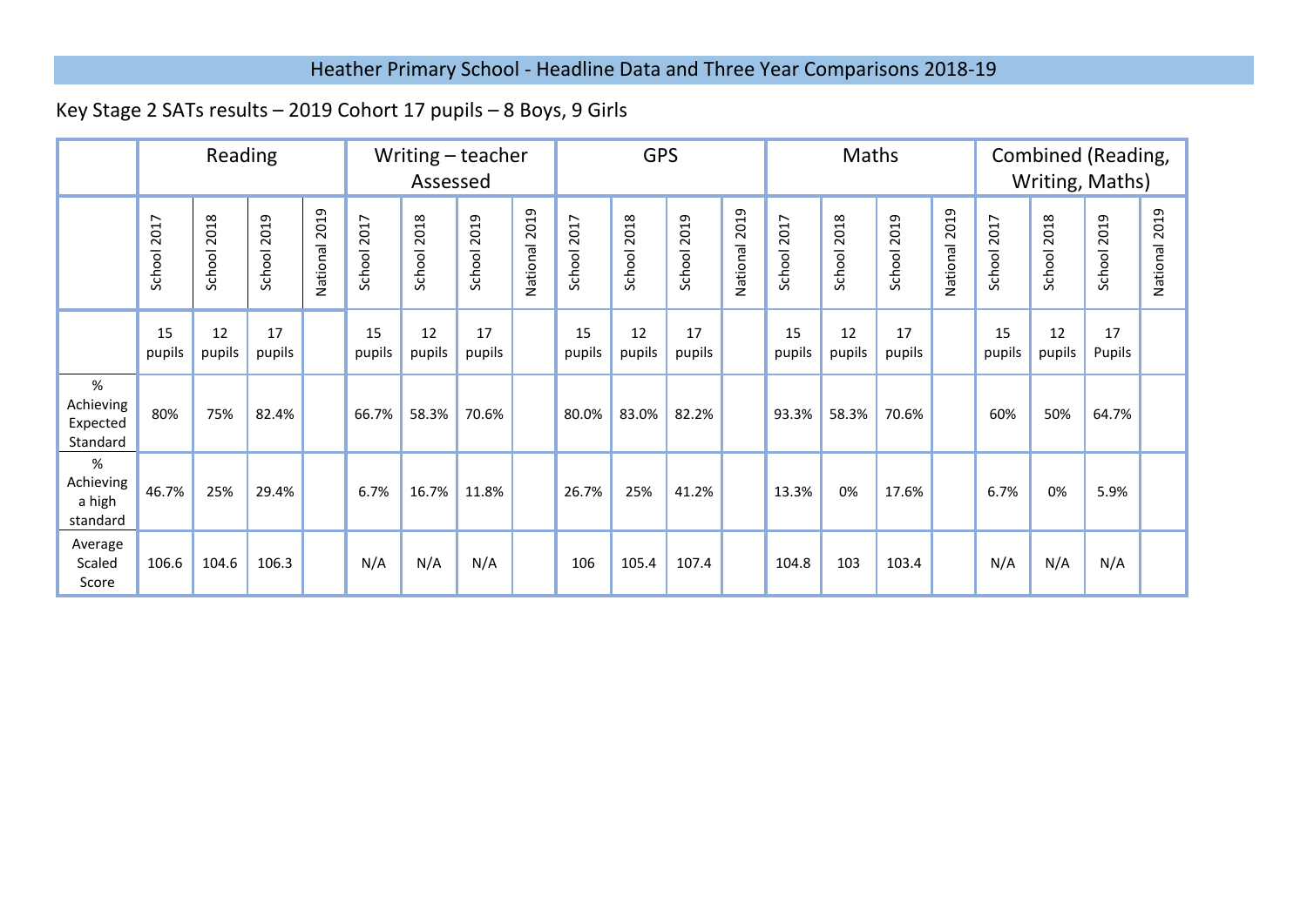|                                        | Reading        |                |                |                  |                |                | Writing – teacher Assessed |                  |                | Maths          |                |                  | Science        |                |                |                  |
|----------------------------------------|----------------|----------------|----------------|------------------|----------------|----------------|----------------------------|------------------|----------------|----------------|----------------|------------------|----------------|----------------|----------------|------------------|
|                                        | School<br>2017 | School<br>2018 | School<br>2019 | National<br>2019 | School<br>2017 | School<br>2018 | School<br>2019             | National<br>2019 | School<br>2017 | School<br>2018 | School<br>2019 | National<br>2019 | School<br>2017 | School<br>2018 | School<br>2019 | National<br>2019 |
|                                        | 16<br>pupils   | 16<br>pupils   | 17<br>Pupils   |                  | 16<br>pupils   | 16<br>pupils   | 17<br>Pupils               |                  | 16<br>pupils   | 16<br>pupils   | 17<br>Pupils   |                  | 16<br>pupils   | 16<br>pupils   | 17<br>Pupils   |                  |
| %<br>Achieving<br>Expected<br>Standard | 75%            | 50%            | 29.4%          |                  | 37.5%          | 37.5%          | 23.5%                      | 9                | 75.5%          | 62.5%          | 41.2%          |                  | 62.5%          | 69%            | 23.5%          |                  |
| % Achieving<br>a high<br>standard      | 43.8%          | 18.8%          | 11.8%          |                  | 0%             | 0%             | 5.9%                       | 16%              | 25%            | 0%             | 75.6%          |                  | N/A            | N/A            | N/A            | N/A              |

Key Stage 1: - Tests and Teacher Assessments end of Year 2 ( 17 children in Cohort – 7 Boys, 10 Girls)

Phonics Screening: (This is completed at the end of the children's time in Year 1 – if the children do not achieve the screen, they retake at the end of Year 2)

|        | Number<br>taking<br>the<br>Screen in<br>2019 | 2018  | 2019  | National<br>2019 | <b>Boys</b>    | %<br><b>Boys</b><br>Passed | National | Girls          | % Girls<br>Passed | National |
|--------|----------------------------------------------|-------|-------|------------------|----------------|----------------------------|----------|----------------|-------------------|----------|
| Year 1 | 16                                           | 43.8% | 87.5% |                  | 9              | 88.9%                      |          | $\overline{7}$ | 85.7%             |          |
| Year 2 | 10                                           | 40%   | 70%   |                  | $\overline{4}$ | 75%                        |          | 6              | 66.7%             |          |